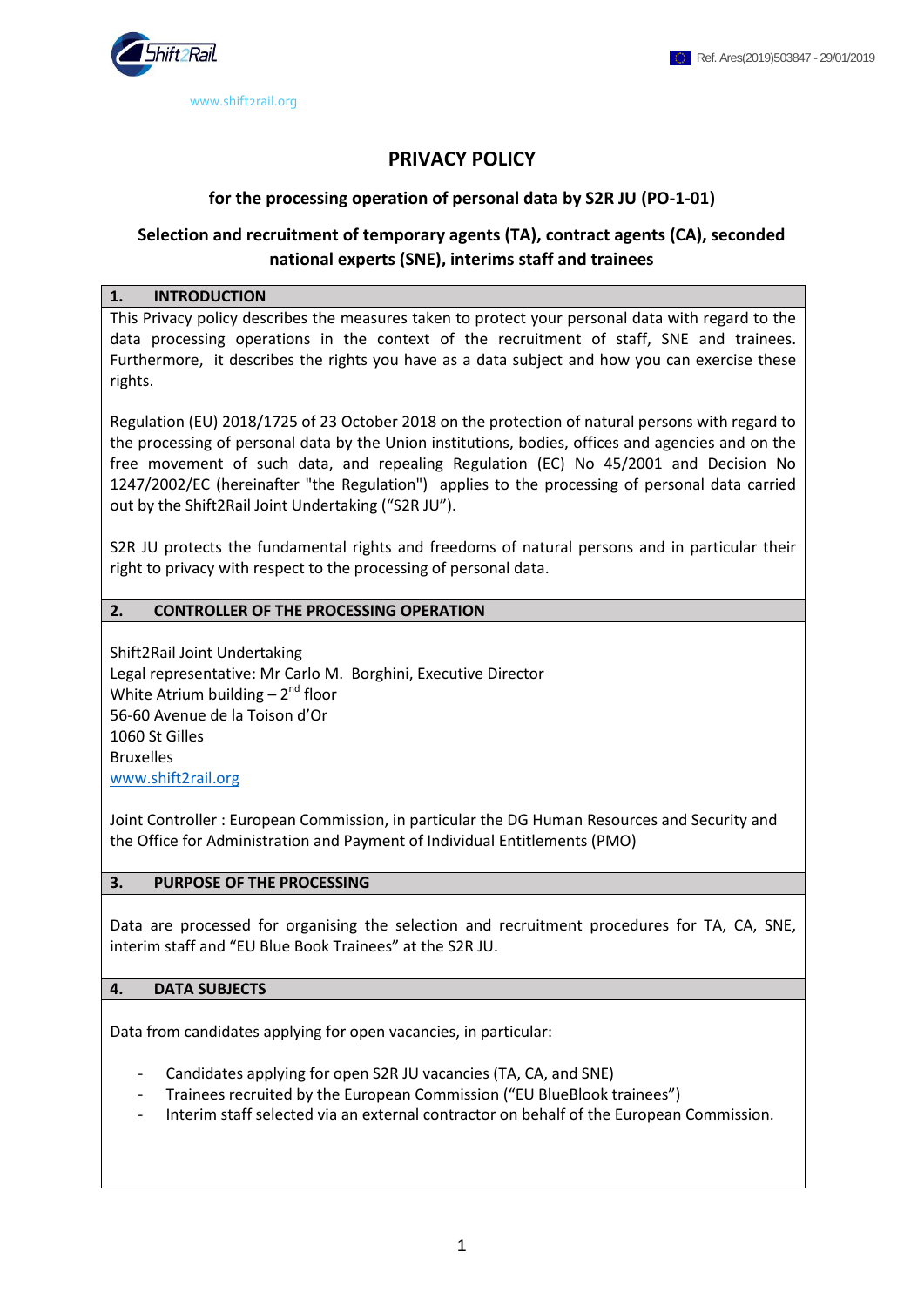

# **5. CATEGORIES OF PERSONAL DATA COLLECTED AND USED FOR THE PROCESSING OPERATIONS, INCLUDING SPECIAL CATEGORIES OF DATA**

- Data allowing the candidates' identification: Name, Surname, Nationality, Date and Place of birth, e-mail, telephone and fax number, address;
- Information provided by the candidate allowing evaluating his/her compliance with the requested selection criteria established by the vacancy notice, in particular curriculum vitae in European CV format and motivation letter;
- Supporting documents confirming academic and professional data (i.e.: copies of diplomas, year of acquisition, field of studies, proof of professional experience, language competencies);
- If applicable results of the pre selection or written/oral tests.

Special categories of data: data related to health (in particular medical certificates) and data regarding criminal records. The analysis of those documents are carried out on a case-by-case basis so that only relevant data are processed in the light of the Staff Regulation's requirements.

#### **6. RECIPIENTS OF THE DATA**

Under regular circumstances, the recipients are:

- The appointed selection committee
- The S2R JU Human Resources Officer
- The S2R JU Executive Director, as the authority empowered to conclude contracts of employment
- The S2R JU DPO (only for the purposes of replying to access requests or other consultations on data protection aspects from the HR Officer)
- Regarding Trainees, the Traineeship office of DG EAC provides the S2R JU with administrative assistance on the basis of a Service Level Agreement, specifying that the Traineeship office commits to fulfilling the requirements of Regulation (EC) n°45/2001 on data protection.
- Regarding interim staff, the proposed CVs are forwarded by interim agencies under a European Commission's (DG HR) Framework contract to the S2R JU Human Ressources Officer in order to find the best-suited candidate.
- The European Commission (PMO), in line with provisions concerning the reimbursement of travel costs for TA, CA and SNE.
- Relevant services in DG HR and SECURITY in charge with the provision of badges allowing access to EU Buildings and in charge of the creation of an IT account.

The S2R JU does not undertake any regular or routine transfers. In very specific cases, data may be disclosed to the security services of other European Institutions or to security, judicial, or law enforcement authorities of EU member states, only for the purpose of ongoing inquiries or to investigate or prosecute criminal offences. Such transfers shall only be carried out on explicit request and be recorded.

# **7. TRANSFER TO A THIRD COUNTRY OR AN INTERNATIONAL ORGANISATION**

S2R JU does not intend to transfer the personal data to third countries or to international organisations.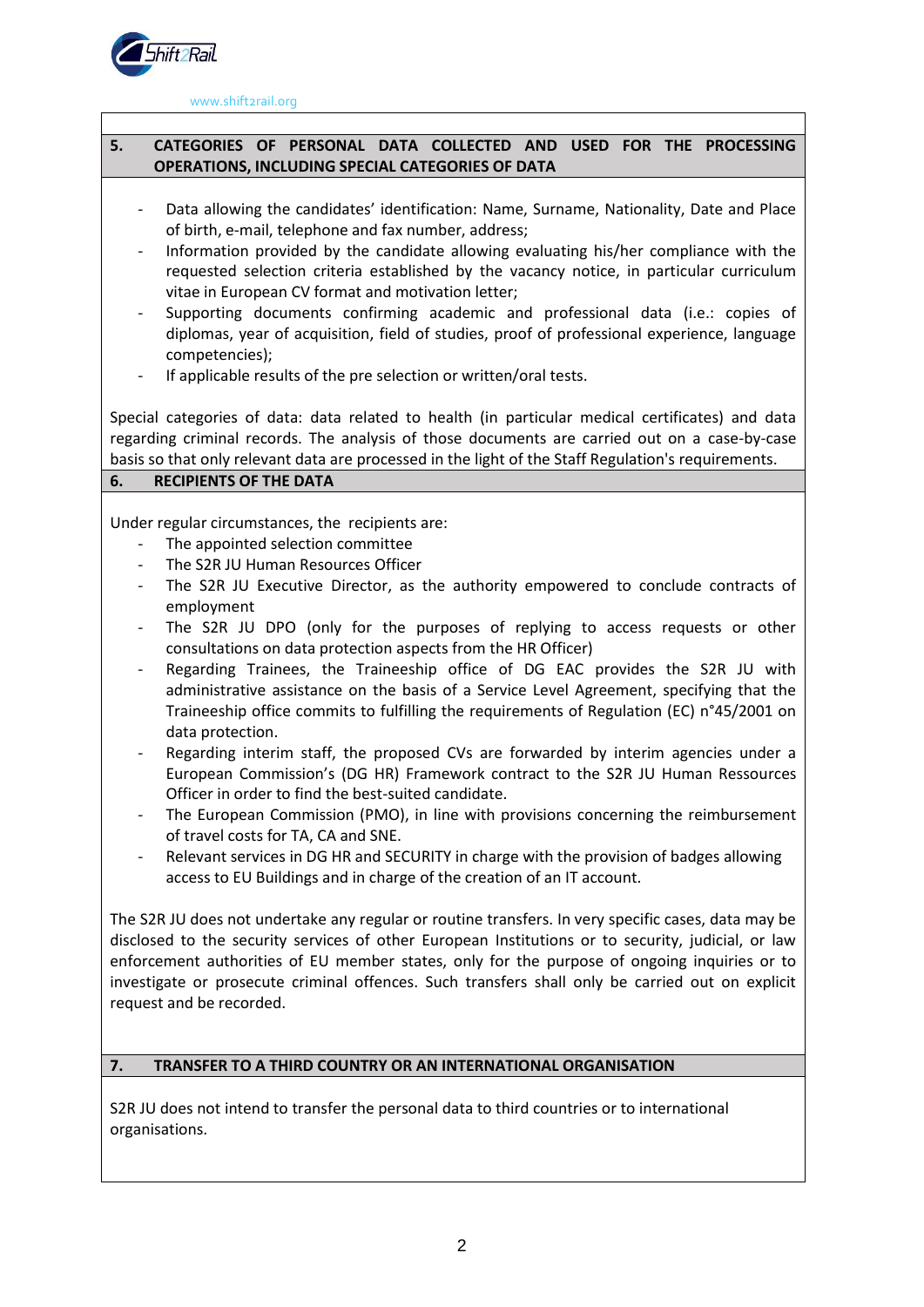

#### **8. RIGHTS OF DATA SUBJECTS**

Data subjects have the right to access their personal data and the right to rectify any inaccurate or incomplete personal data, as well as to request the erasure of their personal data, restriction of processing, object to the processing and the right to data portability.

Without undue delay and in any case within one month of receipt of the request, S2R JU will provide information on action taken on the data subject's request to exercise her/his rights. In case of complex or voluminous requests, this period may be extended by another two months, in which case S2R JU will inform the data subject.

However, the Applicant can rectify data relating to admissibility criteria only until the closing date for submitting applications. Should the Applicant have any queries concerning the processing of his/her personal data, s/he shall address them t[o jobs@s2r.europa.eu](mailto:jobs@s2r.europa.eu)

#### **9. TIME LIMIT FOR STORING DATA**

In any case, personal data will not be kept for longer than necessary, for the purpose for which they were collected or further processed.

Application data will be stored for different periods depending on the outcome of each application:

- **Recruited candidates** (TA, CA and SNE positions): 10 years as of the termination of employment and/or after the extinction of all rights of the person concerned and of any dependants.
- **Non-recruited candidates** (TA, CA and SNE applicants): 2 years following the recruitment procedure is terminated or the establishment of the reserve list by the selection committee.
- **BlueBook trainees**: S2R JU is not in charge of the recruitment process which is being dealt with by the relevant department at the European Commission (DG EAC). Applications are only accessible via the online database which is open for consultation only during specific periods. Therefore, S2RJU does not store any data related to the recruitment of BlueBook Trainees.
- Interims: the data are kept only for the duration of the mission (normally six months).
- **Spontaneous applications**: personal data (i.e.: CV) are not kept and are destroyed automatically after seven days.
- In case of **appeal**, until the termination of all appeals.

Criminal record, police record and/or certificate of good conduct are returned to the person immediately after the selection and possible recruitment or not.

#### **10. LEGAL BASIS FOR THE PROCESSING OPERATION**

Processing of personal data is necessary (i) for the performance of a task carried out in the public interest and (ii) for the performance of a contract to which the data subject is party or in order to take steps at the request of the data subject prior to entering into a contract.

S2R's public interest tasks with relevance for the data processing are set out in:

Regulation 642/2014 establishing the S2R JU, in particular Articles 6, 7, 10, and Article 10 of the S2R Statutes.